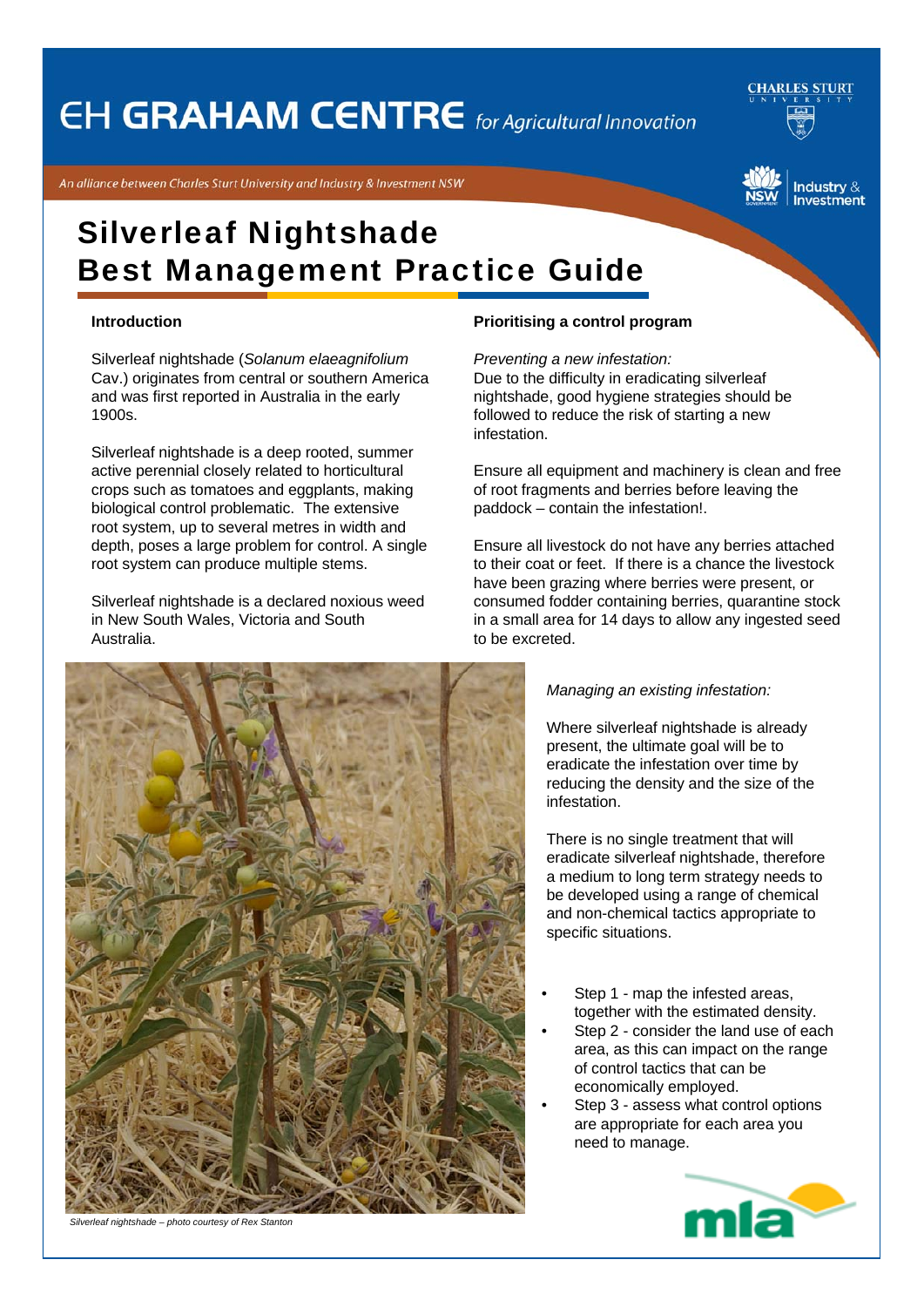### DELIBERATION DIVERSITY DILIGENCE

**A successful management program should include a range of tactics used over the whole year, aimed to control the seedbank and/or the rootbank (see Table 2).** 

### **Chemical control**

Three herbicides (Tordon 75-D®, Starane Advanced® and glyphosate under various trade names) are registered for control by spot spraying or boom application (Ensbey, 2009). Use of 2,4-D amine up to 8th March 2012 for control is also allowed under the APVMA permit PER9786 (www.apvma.gov.au). Consult with your local agronomist for information on spray rates and adjuvants.

Aerial growth can be controlled in-season, however regrowth can occur later in the same season or in the next season from the same rootbank. Multiple applications need to be used to successfully eradicated a silverleaf nightshade population.

Diligence in maintaining a herbicide program over several years is required to run down an established infestation due to the extremely persistent seeds and roots in soil.

### *Seedbank control:*

Seed is the start of a new infestation. Seed production should be minimised wherever possible, as seed can persist for up to five years in the soil. Herbicide treatment at flowering provides better seedbank control than after berry formation, as viable seed can be present 28 days after flowering. Attention should be paid to silverleaf nightshade growth stage to ensure herbicides are applied before berries are too advanced.



### *Rootbank control:*

The rootbank is the main source of new stems each season in established infestations. Effective long term control programs need to include tactics that deplete the rootbank.

Herbicide absorption and translocation is lowest during the middle of summer when silverleaf is in the reproductive phase. The greatest amount of herbicide translocation occurs prior to and after flowering and berry formation (spring and autumn).

Where foliar growth is present in autumn, opportunity exists for a late season herbicide application for rootbank control. Herbicides applied late in the season can significantly decrease stem emergence the following season. Late season application of glyphosate or picloram (eg., Tordon 75-D ®) is more effective than application of 2,4-D amine or fluroxypyr (eg.,Starane ®).



Field trials indicate that a dual spray program, if followed for several vears, can reduce long term infestation levels.

*Untreated control 2 spray for 2 years*

*Photos: Rex Stanton*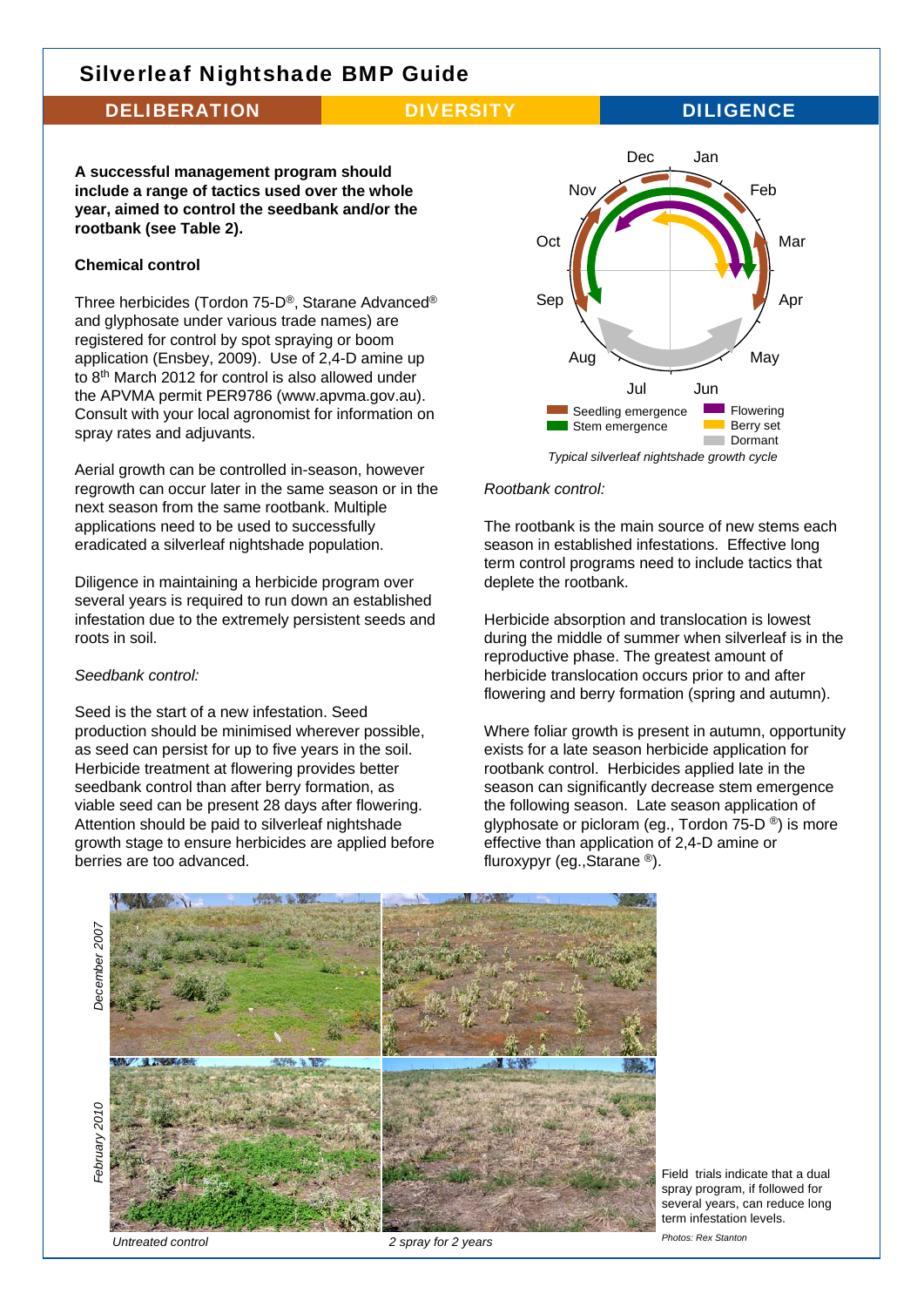## DELIBERATION DIVERSITY DILIGENCE

Glyphosate herbicides are less expensive than picloram herbicides, however they are non-selective and will therefore remove most desirable species that would provide competition against silverleaf nightshade. A glyphosate application in autumn, if 2.0L/ha is used, can be combined with normal pre-sowing weed control operations, to target the rootbank of silverleaf nightshade stems while sap flow is active.

Picloram is an expensive herbicide, but is very effective for controlling the rootbank. However, picloram can restrict the planting of broadleaf crops the following winter. Picloram may also cause cereal grain yield losses due to its residual effects. Picloram could also have potential impact on legume pastures and nearby trees and shrubs. Always consult your local agronomist on plant-back timings before using residual herbicides.

### *When to spray:*

Spray application can be undertaken at several times during the silverleaf nightshade growing season, depending on what outcome is being sought.

Currently, herbicides are typically applied at flowering, which for most stems is mid summer. Herbicide application at this growth stage will reduce berry formation and viable seed production.

Spraying silverleaf nightshade when it is in a vegetative growth stage, either in spring or autumn, provides the best opportunity for herbicide translocation into the roots. The extensive root system is the major source of new stems each season and should be actively targeted whenever possible.

### **Dual-spray strategies:**

As part of a BMP, it is recommended that:

- **Seedbank** targeted with summer sprays when the majority of stems have flowers but before berries appear
- **Rootbank** targeted with autumn application to live stems.

### *Spray application:*

When treating infestations using a boom, it is important to use at least 100 L/ha of clean water to ensure an adequate coverage.

Herbicide efficacy can be assisted by the use of some spray adjuvants. Petroleum spray oils can reduce spray droplet evaporation and increase penetration.

When controlling scattered populations, it may not be practical to hand spray individual plants, and using a boomspray may be expensive or counter-productive. Technology such as wick wipers or WeedSeeker booms may be viable options to target herbicide applications, leading to considerable cost-savings.

Wick wipers require the weeds to be taller than the pasture to work effectively, so may not be suitable for all situations. WeedSeeker booms operate by solenoids switching on whenever something green passes underneath the nozzle, therefore are best suited to fallow situations. This provides savings in time and money, as well as allowing larger areas to be treated when spray conditions are optimal.



*Weed activated spray boom – photo courtesy of Rex Stanton*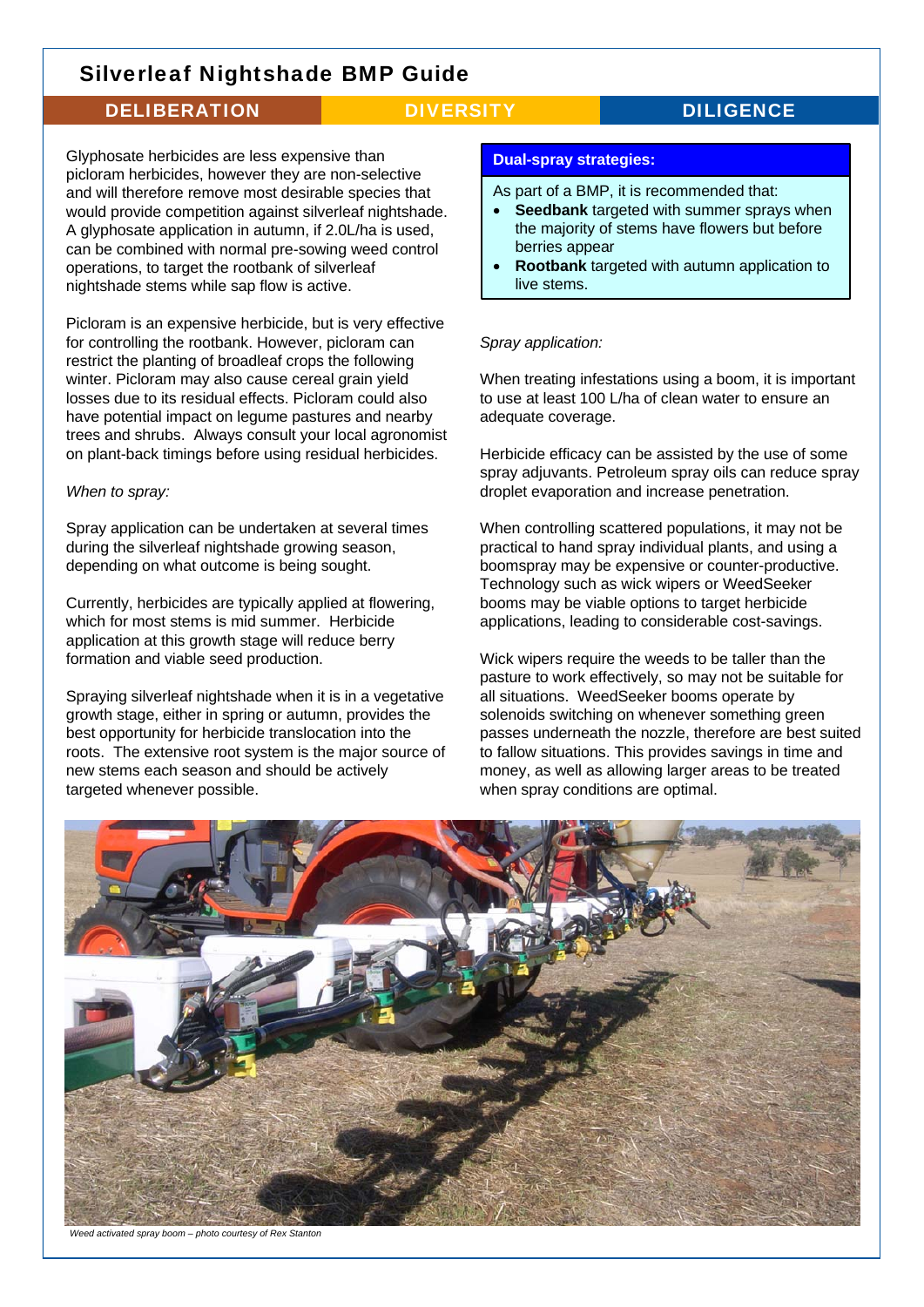## DELIBERATION DIVERSITY DILIGENCE

### **Competitive crops and pastures**

Silverleaf nightshade can be effectively suppressed by crop and pasture competition.

Competitive winter crops and their stubble can delay emergence, however silverleaf nightshade will emerge during summer if there is no active competition for summer rainfall. Delaying emergence will promote uniform flowering, making seedbank management operations more efficient.

The choice of summer active crop or pasture species should be driven by what will grow well in your paddock and what will fit into your long term planning for that infested paddock.

Aim to maintain pasture biomass above 1.5 t/ha over summer. Manage stocking rates so that grazing occurs for short periods (several days to weeks) to utilise pastures quickly, but then give the pastures time to regenerate (one or two months) before grazing again.

### *Grazing:*

Cattle and sheep will graze on silverleaf nightshade, particularly in the absence of more desirable pasture species. Silverleaf nightshade contains alkaloid glycocides, which may be hydrolyzed to form toxins that cause diarrhoea and nervous disorders, however no livestock deaths have been reported in Australia.



Silverleaf nightshade movement by cultivation – photo Rex Stanton<br>
livestock.



*Competitive pasture trials, Wellington NSW – photo Rex Stanton*

Cattle are most sensitive to these alkaloids, with sheep less affected and goats most tolerant. Goats can consume silverleaf nightshade as 25% of their daily dry matter intake without adverse effects.

Grazing silverleaf nightshade after berry formation poses risks of moving seed. Seed can be retained in the rumen for up to 14 days. Livestock that has grazed on berries should be quarantined for 14 days to ensure seed is not inadvertently spread to new areas.

### **Mechanical control**

The predominant source of new stems each season is the rootbank, rather than recruitment of new seedlings from the seedbank. Cultivation will damage the upper portion of a mature root system, however even fragments as small as 1 cm are capable of forming a new plant.

In areas where cropping or pasture renovation will occur, cultivation should be kept to a minimum to avoid fragmenting the root system. To avoid unintentionally spreading root fragments, ensure that machinery is thoroughly cleaned prior to moving away from the infested area.

### **Allelopathy**

Several Eucalypt species have been identified that suppress silverleaf nightshade. In appropriate areas, tree belts could be established and used for long term control of small infestations. As well as providing natural control of weeds, tree belts also provide refuge for native fauna and shelter for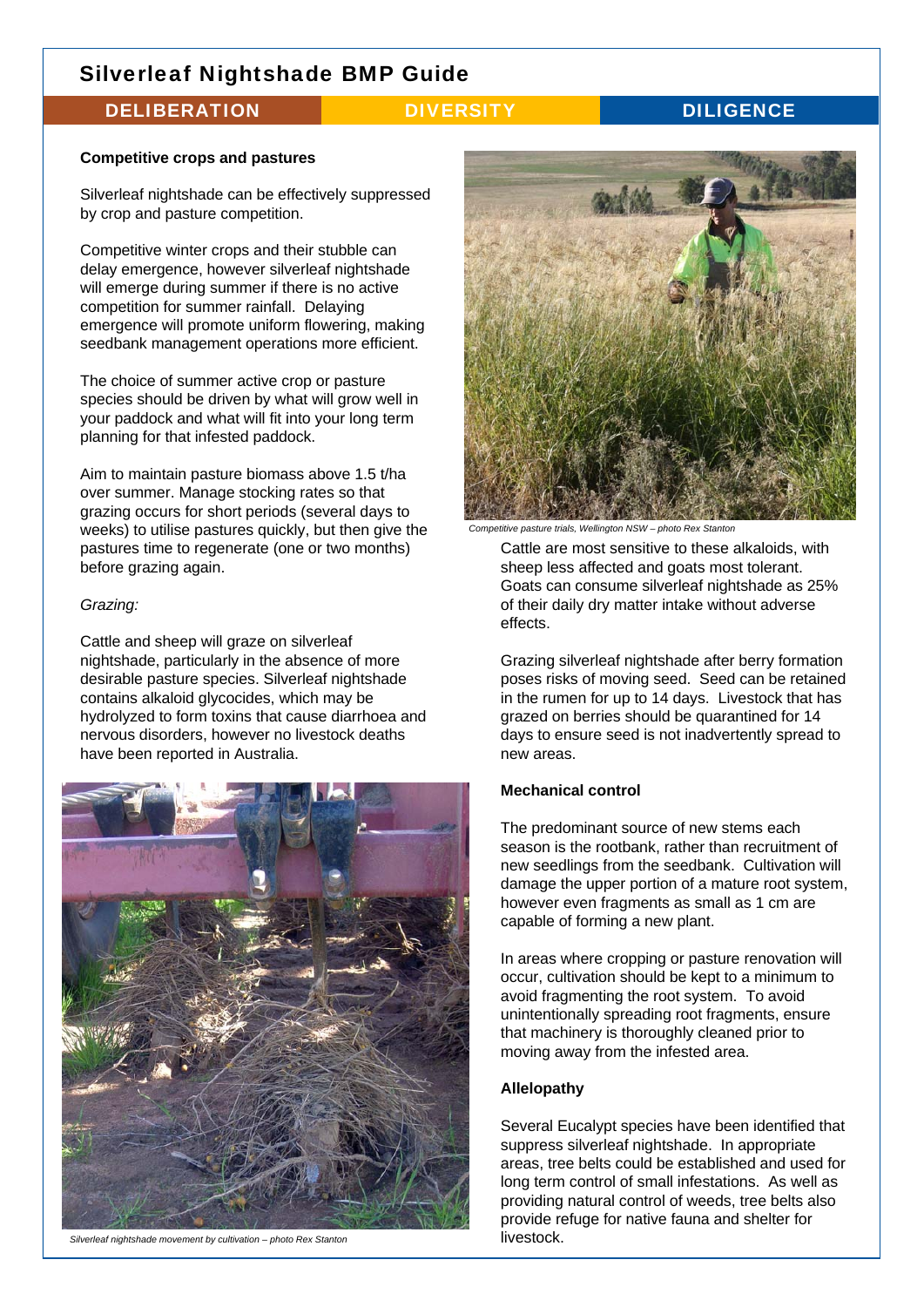### DELIBERATION DIVERSITY DILIGENCE

### **Prioritising and planning**

A successful BMP will take several years to achieve maximum results. The rootbank of this perennial weed needs to be depleted to achieve long term control.

Very small infestations can feasibly be eradicated in a few seasons as the total material and labour costs are not large.

Determining the size and density of an infestation will provide a quide as to what sort of outcome, or level of control, may be feasible (Table 1).

Control of large, dense infestations will potentially require more costs than returned income, at least for the first few seasons (Table 2).

However, reducing the size or the density of the infestation will allow for more profitable production in subsequent years.

Managing smaller or less dense infestations will lead to a decline in the rootbank and the seedbank to the point where eradication may become practical.

### **Table 1. Prioritising management of silverleaf nightshade infestations.**

|               |                                     | Density                               |                                                |                                       |
|---------------|-------------------------------------|---------------------------------------|------------------------------------------------|---------------------------------------|
|               |                                     | Light<br>$(< 1$ stem/m <sup>2</sup> ) | <b>Medium</b><br>$(1-5$ stems/m <sup>2</sup> ) | Heavy<br>$(>5$ stems/m <sup>2</sup> ) |
|               | Area                                | <10% ground cover                     | 10 - 50% ground cover                          | >50% ground cover                     |
| Localised     | $(< 0.25$ ha)<br>small patch        | <b>Eradicate</b>                      | <b>Eradicate</b>                               | <b>Eradicate</b>                      |
| <b>Small</b>  | $(0.25 - 1)$ ha)<br>part of paddock | <b>Eradicate</b>                      | <b>Control</b>                                 | <b>Control</b>                        |
| <b>Medium</b> | $(1 - 10$ ha)<br>small paddock      | <b>Control</b>                        | <b>Control</b>                                 | <b>Contain</b>                        |
| Large         | (>10 ha)<br>large paddock(s)        | <b>Control</b>                        | <b>Contain</b>                                 | <b>Contain</b>                        |

### Eradicate –

- Localised impact on production
- Intensively monitor for and control any stems
- Continue monitoring program for up to 5 years to ensure no reinfestation

Control –

- Some reduction in productivity is present
- Adapt paddock use for 2-3 years to include as many control tactics as possible while maintaining production
- Aim to reduce the infestation to an Eradicate level

Contain –

- The size and density of the infestation is affecting production
- Seed and root sources for reinfestation are widely present
- Focus for 1-2 years on reducing the extent or density of the infestation
- Consider perennial grass pastures
- Aim to reduce the infestation to a Control level

Once a BMP program has been developed and implemented, it is important to:

- Monitor and record the level of success achieved with each tactic used.
- Review progress against your BMP.
- Re-assess your BMP based on the silverleaf nightshade infestation size/density.
- Monitor for new infestations or re-infestations.